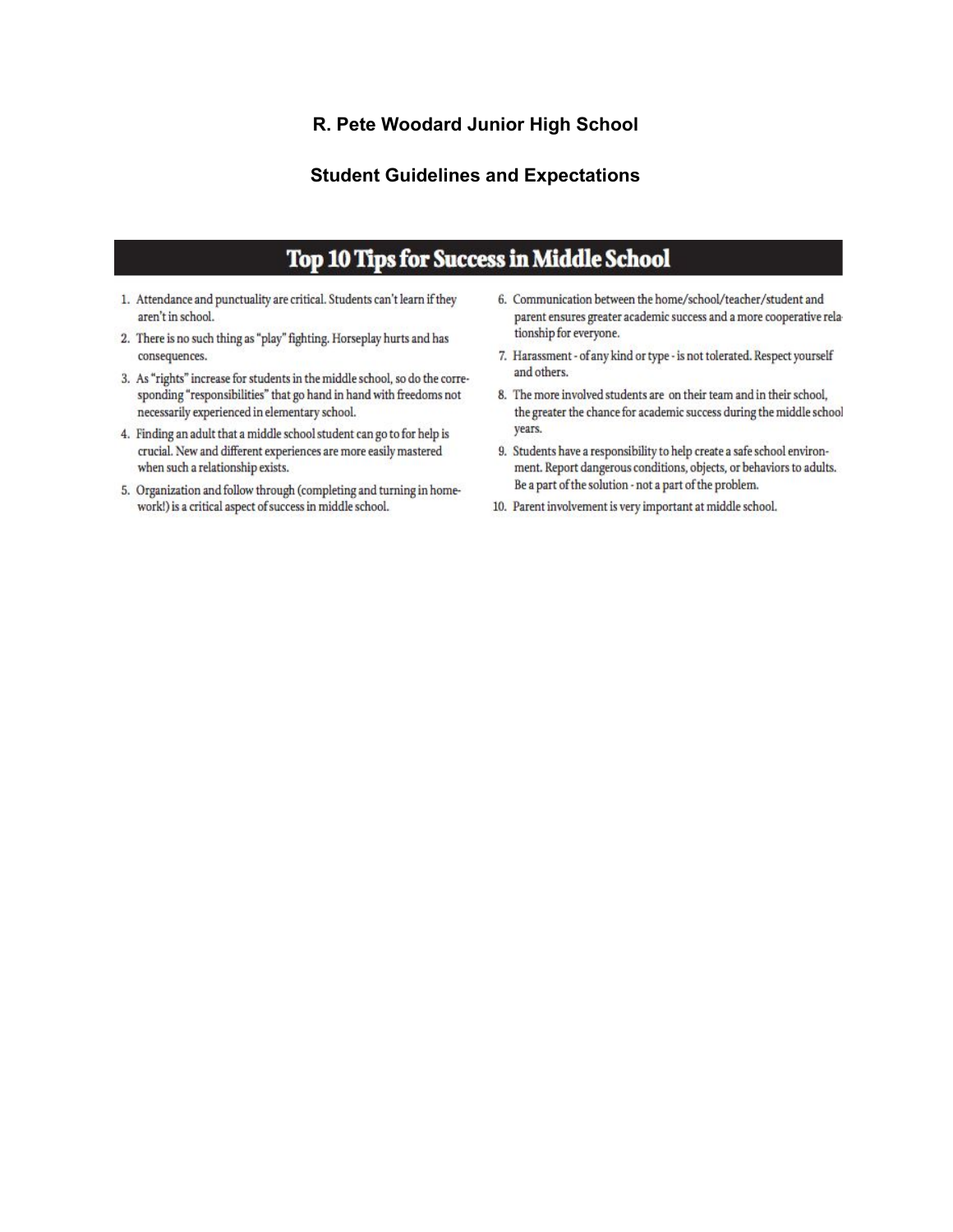# **School Safety**

We live in a time where school violence and shootings are a sad reality. Our priority is to keep students safe and comfortable at our school. It is the expectation that students report any unsafe items (knives, guns, drugs, etc) or any threats made immediately and directly to our school officer or one of our administrators. We have a zero tolerance policy against such actions. Students who imitate a shooter (with gestures and/or sounds) will automatically be suspended for disorderly conduct. Students who make comments that threaten the school or a student of the school will be suspended for threats.

## **Woodard Attendance Guidelines**

#### **Daily Absence Reporting**

- 1. Parents/guardians should notify the school by phone each day a student is absent.
- 2. Our Blackboard connect communication system will automatically call the contact number(s) provided when a student is marked tardy or absent for first and/or second periods. This call is sent even when the parent/guardian notifies the office.

#### **Signing Students Out**

Students who are leaving early must be picked up by a person listed as a contact (or emergency contact) according to the official school records. The person who picks up the student must provide an ID before the student is released to that person. A parent may update the contacts at any time with the main office.

## **Truancy**

Truancy is a violation of state statutes as well as school and district regulations. Students whose absences or tardies reach 10% of the overall attendance period may be considered truant. Consequences of this may include counselor intervention, warning letters, in-school suspension/detention, and referral to Juvenile Court.

#### **Tardiness**

Students who have four or more unexcused tardies will be assigned to administrative detention. Administrative detention is held after school and supervised by one of our administrators. A letter and attendance record will be sent home with students when they have received their fourth unexcused tardy. It is the responsibility of the student to make sure the parent receives and signs the detention notice. If the student misses the detention, further consequences will be assigned.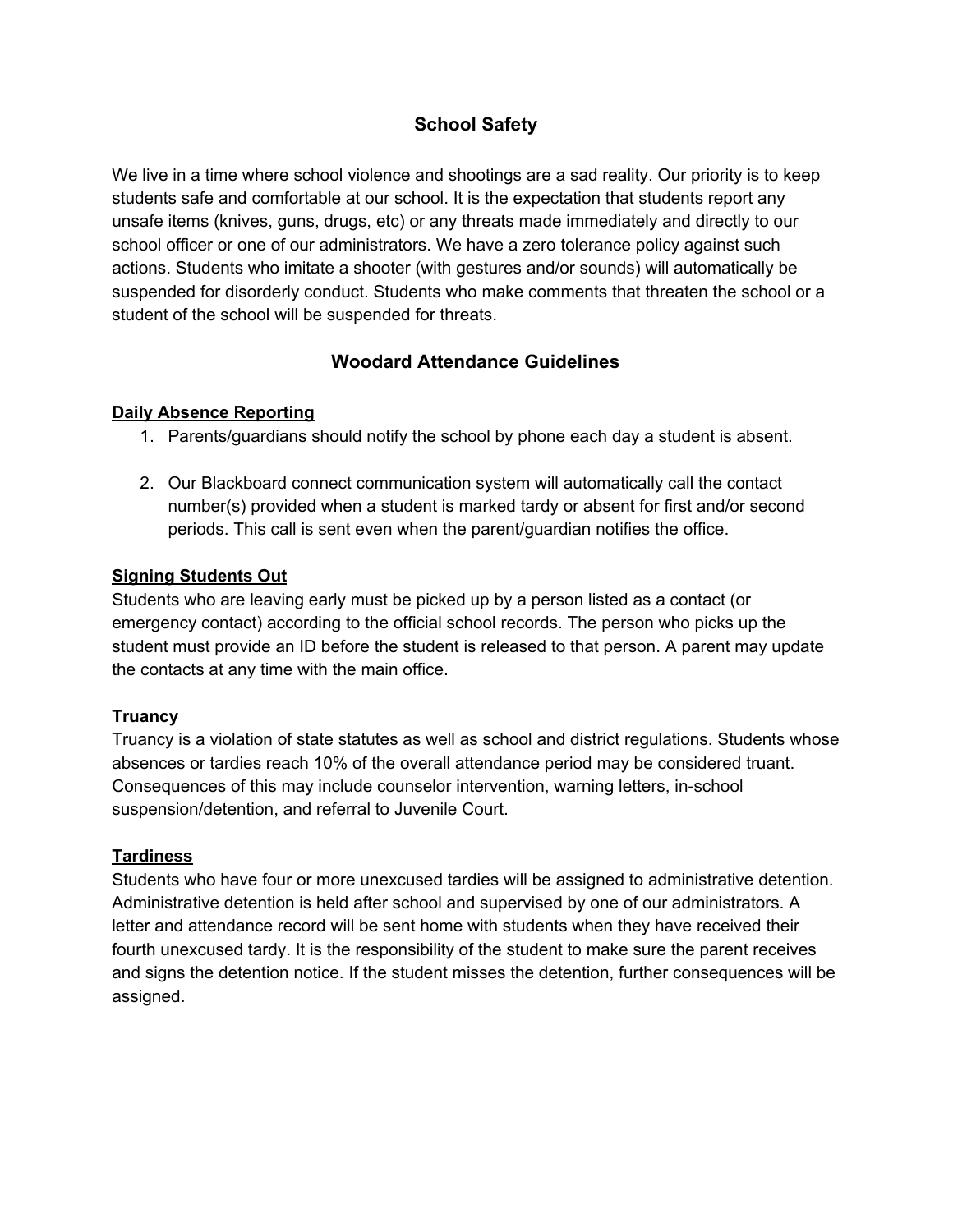#### **Withdrawing a Student**

All costs for lost or damaged iPads and other school property must be paid so that report cards, certificates, and records can be forwarded to the new school. The school should be notified as early as possible of an upcoming withdrawal.

#### **Visitors**

It is the obligation of the Principal's office to maintain a safe campus and to protect the health and welfare of students and staff. All visitors on campus are required to check in through the office for authorization to visit campus. Students are not permitted to bring guests to school.

#### **Emergency Drills**

Drills are unannounced, but are held regularly during the year to provide awareness of the warning system. The procedure will be outlined and explained by each teacher.

#### **Leaving Campus**

- 1. For the safety and security of all of our students, students must remain on school grounds until dismissal. Students who leave campus (during school hours) without authorization will be subject to disciplinary action.
- 2. Unless staying for a game or school sponsored activity (i.e. 21st Century Club), students need to leave campus at dismissal time. All students who are not participating in a school sponsored activity need be off campus before 4pm Tuesday through Friday, and 2:30pm on Mondays. Students who are waiting for a ride need to wait in a safe location like the front of the school or next to the north parking lot breezeway gate.

## **Campus Regulations and Guidelines**

*Woodard Junior High Schools is not responsible for any personal items that are lost, stolen, or damaged.*

## **Electronic Devices**

Electronic devices, such as, but not limited to, cell phones, personal tablets, e-readers, headphones, and personal music players may be in the student's possession, but must be turned off and kept in the student's backpack during school hours. Students who are using their phones or other electronic devices will have them confiscated by a staff member. The device will be kept locked in the office until a parent or emergency contact picks it up. Refusal to give a staff member the device will result in consequences for insubordination/defiance of authority. If a student needs to call a parent, they are to be sent to the office to use the office phone. If a parent needs to get a message to a student, he/she may call the office to have that message delivered.

Students may not have their headphones/earbuds on unless directed by a teacher. Headphones/earbuds may only be worn during class, and not during recess or passing periods.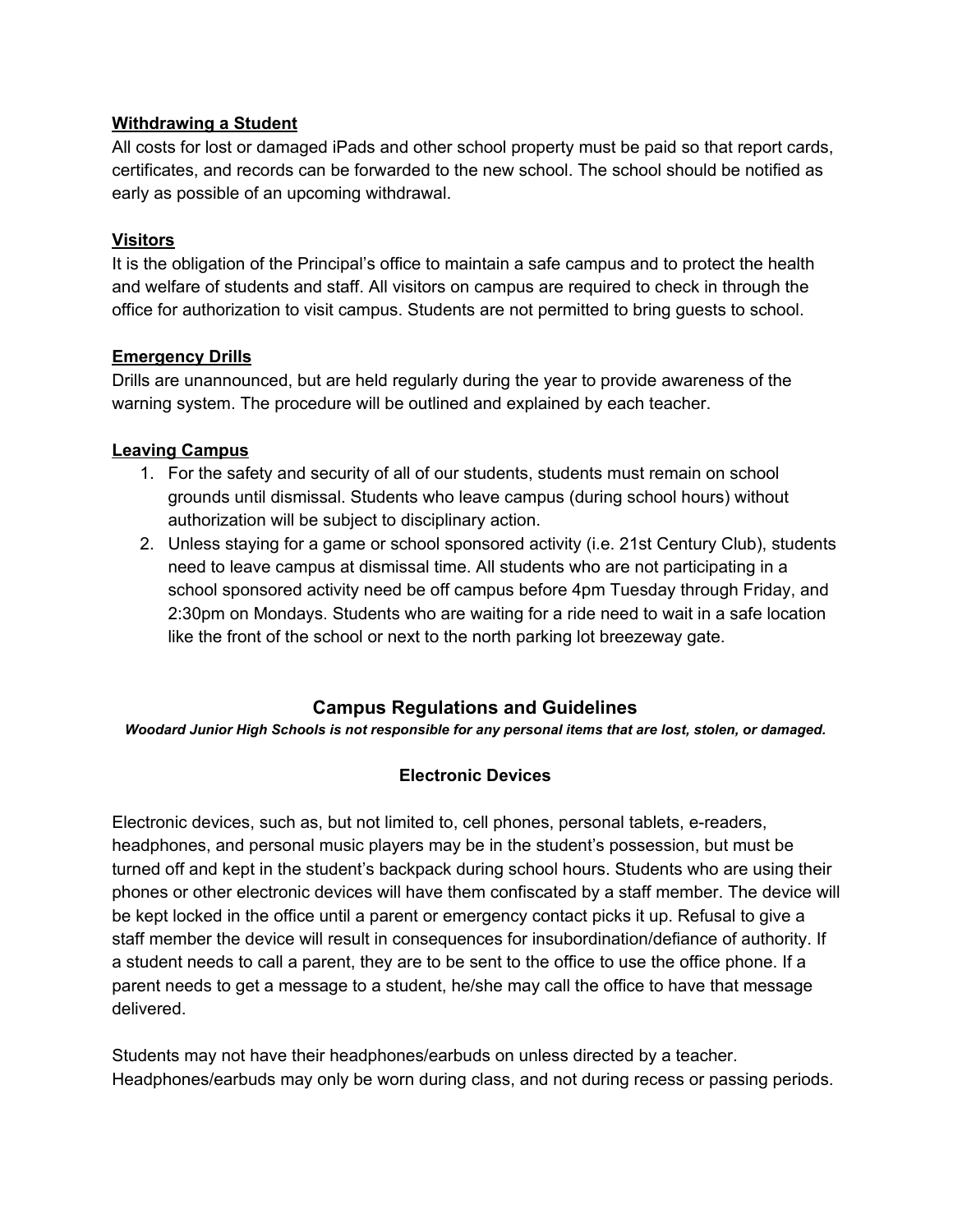#### **Prohibited Items**

Tobacco, alcohol, drugs, weapons, skateboards, roller shoes, white out, permanent markers, paint markers, laser pointers, any type of aerosol spray and other items considered dangerous or unsafe are not allowed on campus.

## **Responsibility of Belongings**

Students are expected to take responsibility of their belongings at all times. Students must not leave backpacks unattended, especially when iPads are in them! Although the school will help students recover their belongings, the school is not liable for lost or stolen items that were left unattended by the student.

## **Lunchroom Procedures and Expectations**

Eating in the cafeteria is a privilege and students may be assigned to an alternate location for lunch if they are unable to follow the expectations.

Students are expected to:

- Walk to the cafeteria.
- Take their place in line without pushing or crowding in front of others.
- Not allow self or others to cut in line.
- Remain seated until their table is dismissed by a staff member.
- Clean up after self and others.
- Keep food, drinks, and utensils on their trays.
- Be respectful of all staff members and students.
- All food and drink (except water) must stay in the cafeteria.

Students who do not follow the lunchroom expectations may be sent to detention. Students who instigate or participate in food fights may be suspended for disruption and disorderly conduct.

Students who bring their own lunch may enter the cafeteria ahead of students who purchase lunch.

The snack bar is available once all students have had the opportunity to go through the lunch line. The snack bar will be closed when the cafeteria is left messy.

Parents are welcome and encouraged to eat with their children! You may bring lunch with you or purchase lunch in the cafeteria. Our cafeteria staff offers a delicious adult lunch and salad bar for only \$3. We ask that you sign into the front office, and keep the visitor's badge visible at all times while on campus.

## **Lunch Detention**

Students may be assigned to lunch detention for infractions that violate school and classroom rules and expectations. These detentions are held with one of our teachers, who ensures that each student has the opportunity to eat during that time. The lunch detention expectations are simple and clear:

● No talking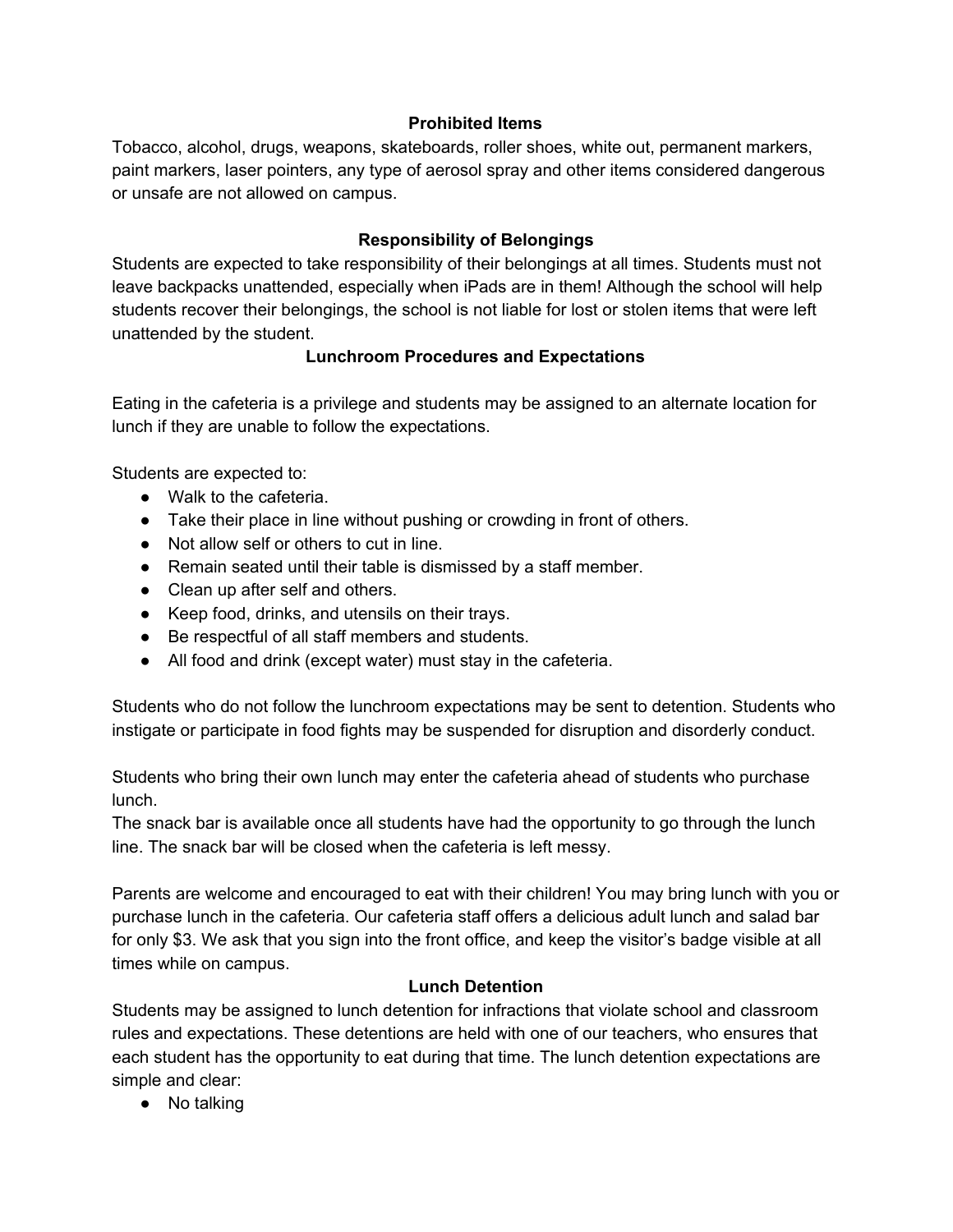- No leaving without permission
- Clean up after self
- Work on homework or read
- Keep hands, feet, and materials to self

Students who do not follow the lunch detention expectations may be assigned additional days of detention. Students who have excessive lunch detentions or are continually not complying with the rules of lunch detention may be assigned to after-school detention (which is overseen by an administrator), in-school suspension, or out of school suspension, depending on the severity of the incident.

## **Food and Beverages**

Food and beverages (except water) are not allowed outside the cafeteria. Students may purchase bottles of water at anytime from the cafeteria vending machine, or from the snack bar during lunch. Students are encouraged to bring a personal water bottle and use our filtered water system in the cafeteria to refill it as needed. Gatorade is only allowed with written permission from our health aide.

## **Live Schools**

Live Schools is our system for tracking a student's infraction and reward points, which can be used to "purchase" items from our ROADIE store. The Live Schools app is downloaded to every student's iPad, and students may check their infractions and rewards at anytime that does not distract from learning.

Parents are also able to view their child's behavioral progress through Live Schools. Please contact your child's first period teacher for an access code and directions for how to sign up.

## **Bullying, Harassment, Threats**

Bullying and harassment are not tolerated at Woodard Junior High. When a student feels that he/she has been bullied, take the following steps:

- If possible, tell the person to stop
- Pay attention to who witnesses it, or other possible victims
- Report it! Here are ways that a student can report bullying:
	- Go to the office and complete the bullying report the earlier it is reported, the faster we can work to make it stop!
	- Fill out the anonymous reporting form (on the Woodard website, under student links)
	- Tell a teacher
	- Tell the counselor
	- Tell the assistant principal (go to office, email, or call)
	- Tell a parent
	- $\circ$  Ask a friend to report it, or to go with you to report it